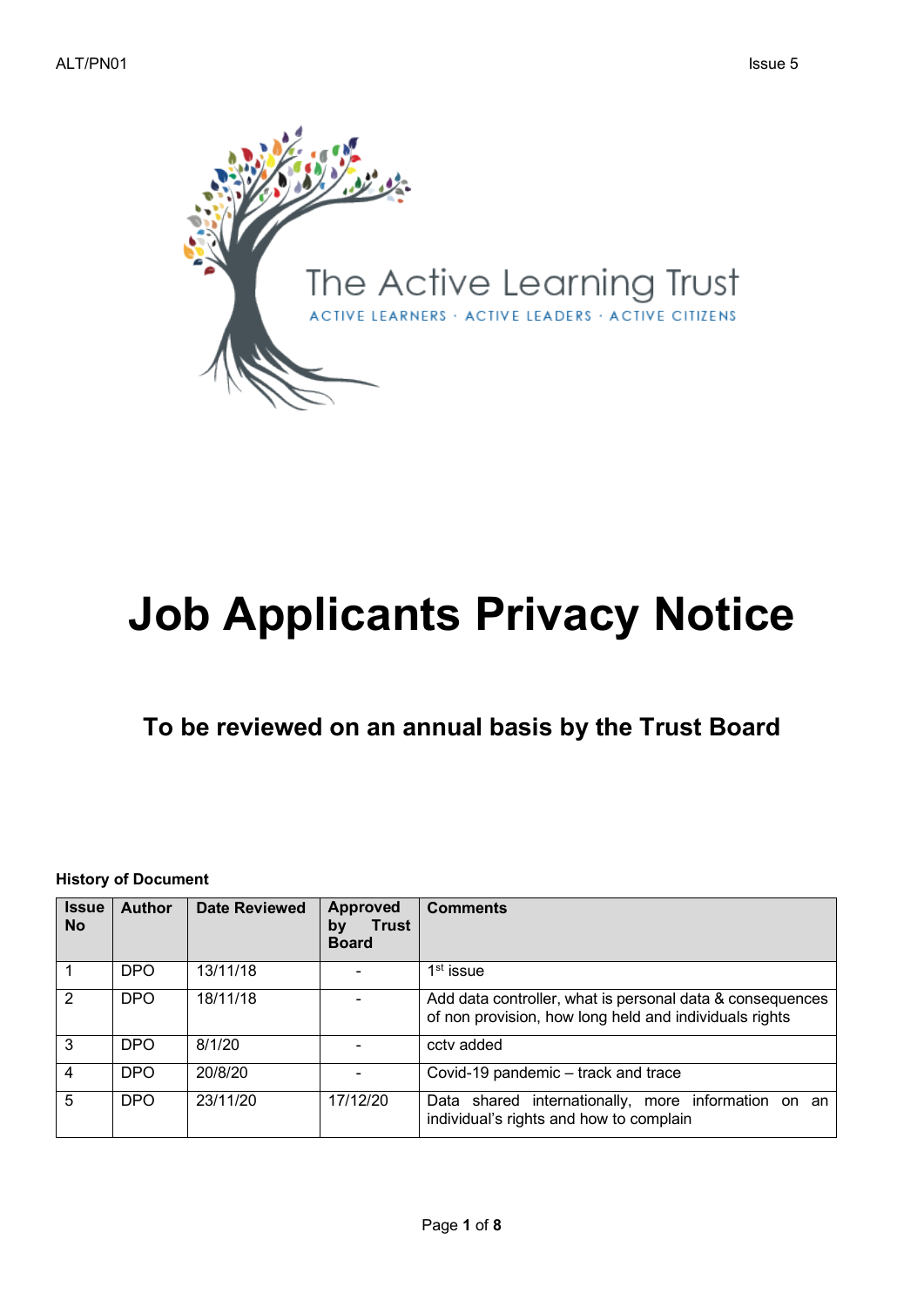#### **Overview**

We are required by data protection law to provide the information in this Privacy Notice. It is important that you read the Privacy Notice carefully, together with any other similar or additional information that we might give you from time to time about how we collect and use your personal data. Should your application be successful, when you start to work for us, we will provide you with another privacy notice that explains how we deal with your personal data whilst you are working for us.

This Privacy Notice applies from 25 May 2018, when the General Data Protection Regulation came into force. It does not give you any contractual rights. We may update this Privacy Notice at any time.

## **Data Controller**

The Active Learning Trust is the "controller" for the purposes of data protection law. This means that we are responsible for deciding how we hold and use personal data about you.

Our Data Protection Officer is Mrs Caroline Driver, email: dataprotection@activelearningtrust.org. As Data Protection Officer, they are responsible for informing and advising us about our data protection law obligations and monitoring our compliance with these obligations. They also act as your first point of contact if you have any questions or concerns about data protection.

#### **What is Personal Data?**

Personal data means any information relating to a living individual who can be identified (directly or indirectly) in particular by reference to an identifier (e.g. name, NI number, employee number, email address, physical features). It can be factual (e.g. contact details or date of birth), an opinion about an individual's actions or behaviour, or information that may otherwise impact that individual in a personal or business capacity.

Data protection law divides personal data into two categories: ordinary personal data and special category data. Any personal data that reveals racial or ethnic origin, political opinions, religious or philosophical beliefs, trade union membership, physical or mental health conditions, sexual life or sexual orientation, biometric or genetic data that is used to identify an individual is known as special category data. (The rest is ordinary personal data).

#### **Categories of Personal Data we process**

We process personal data relating to those applying to work for the Trust. Personal data that we may collect, use, store and share (where appropriate) about you includes, but is not restricted to the following from your application form, covering letter and references:

- Contact details (such as name, address, contact numbers, email address)
- Characteristics information (such as gender and age)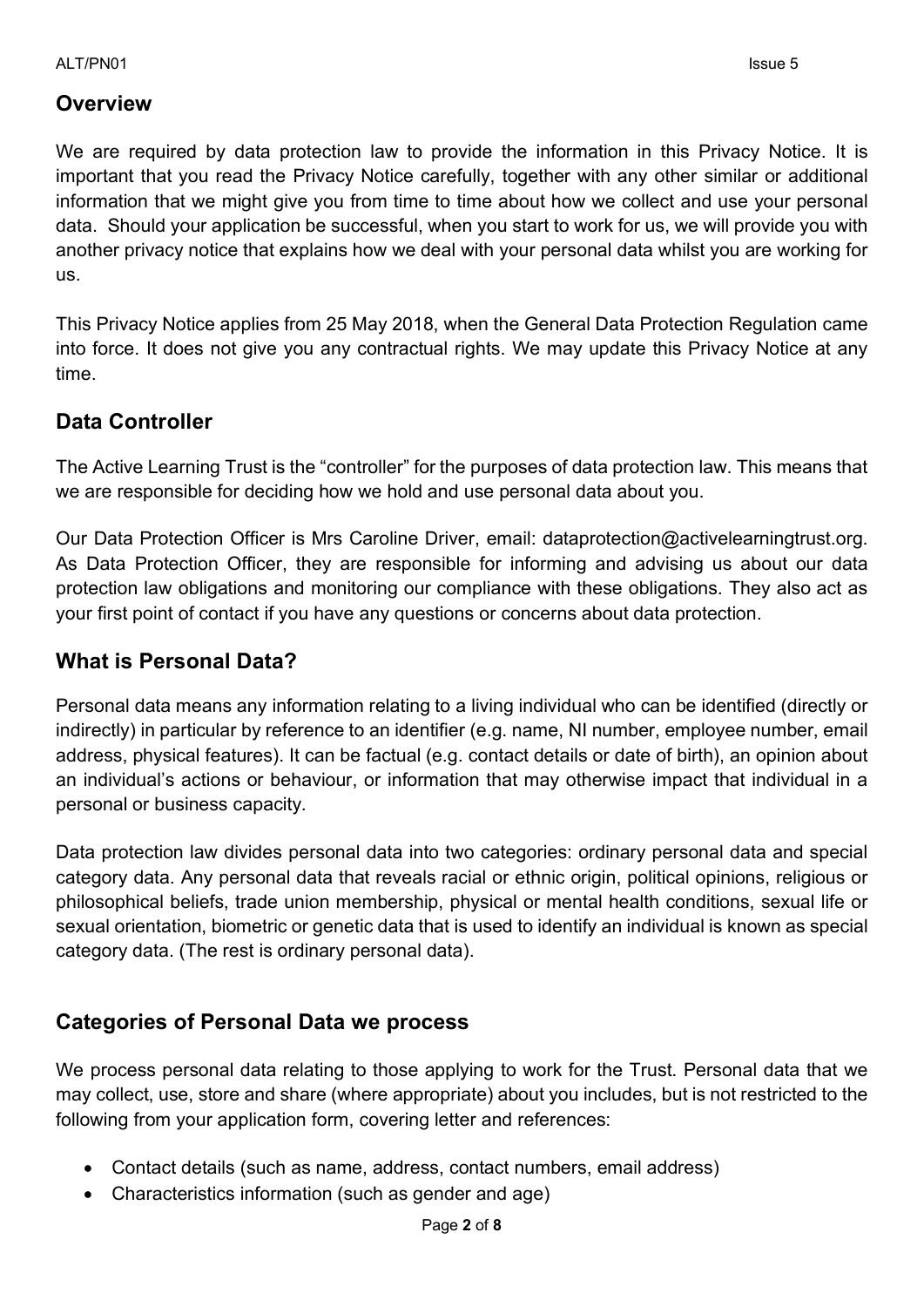- Recruitment information (such as right to work documentation, references and curriculum vitae)
- Evidence of qualifications
- National insurance number
- Employment records, including work history, job titles, current salary, reasons for wanting to leave, training records and professional memberships, experience and skills, teacher number
- information about your current level of remuneration, including benefit entitlements
- Images captured by CCTV on/adiacent to the school's premises and in any school- owned areas, apparatus or modes of transport etc – if the school has CCTV and you visit the school or attend an interview.

Also

- Publicly available information about you, such as your business social media presence
- Selection information, including correspondence, interview notes, internal notes, the results of any written or online selection tests

If you are shortlisted for a position, or you receive a conditional offer of employment, we may collect, hold and use the following additional types of ordinary personal data about you:

- Pre-employment check information, including references and verification of qualifications
- Right to work checks and related documents

We may also collect, use, store and use information about you that falls into special categories of more sensitive personal data. This may include:

- Characteristics information (such as race, ethnicity, religious beliefs, sexual orientation, religious belief and political opinions).
- Relevant medical information (such as disabilities, health, allergies and access requirements).

Additional information for Covid-19 pandemic:

- You may be asked to email us digital copies of your documentation, including identification documents, right to work documentation and qualifications. Please ensure you password protect any requested documentation and send the password separately or give verbally by phone. The original documentation will be required to be presented in person in school as soon as it is possible to do so.
- Interviews may be conducted remotely, by telephone or online using Microsoft Teams. Where practical, interviews may be recorded to facilitate the recruitment process.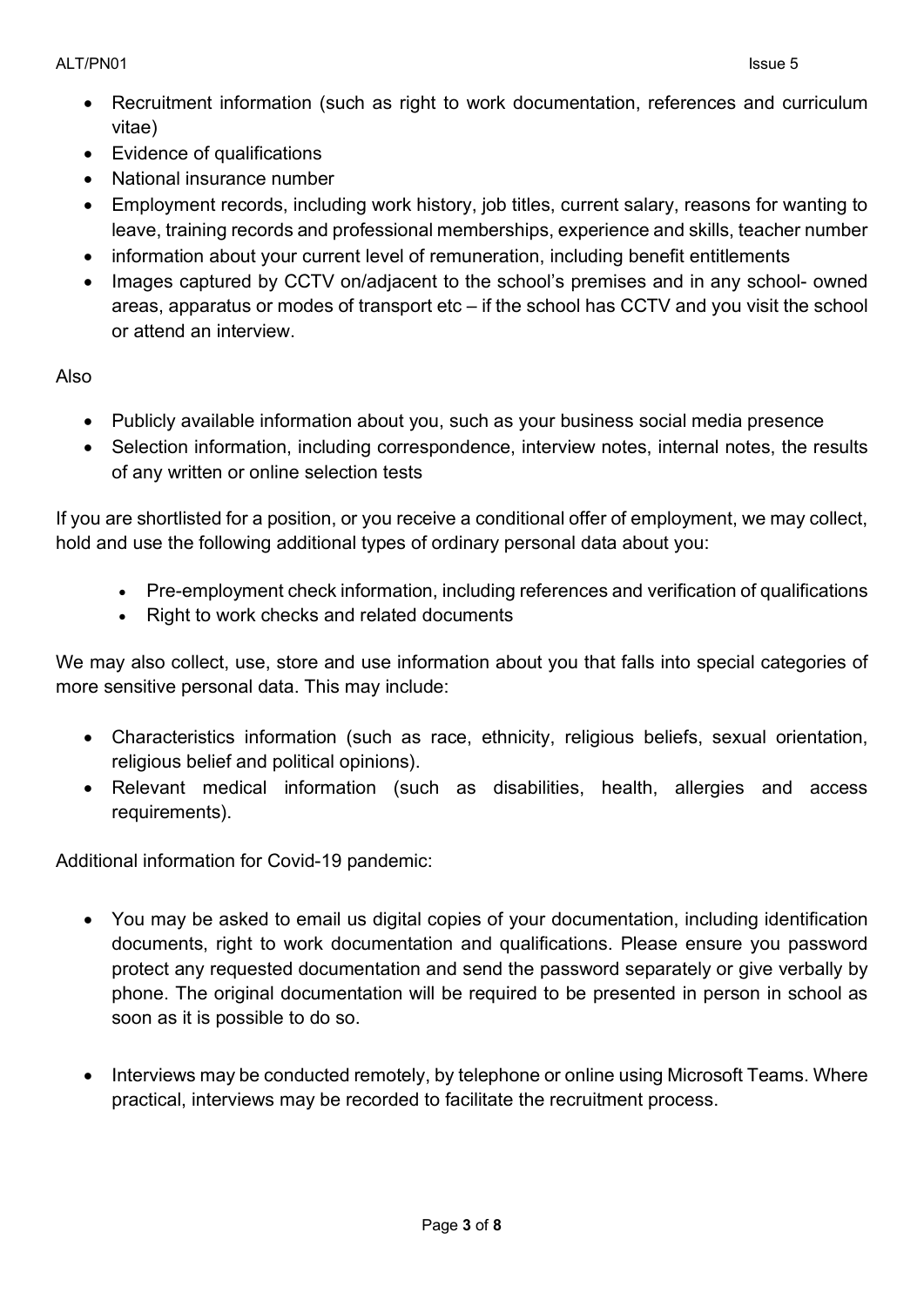#### ALT/PN01 issue 5

#### **How we use Personal Data**

We process such personal data to aid in the recruitment process to:

- Enable us to establish relevant experience and qualifications
- Facilitate safe recruitment as part of our safeguarding obligations towards pupils
- Identify you and safely evacuate the school in the event of an emergency
- Enable equalities monitoring
- Ensuring that appropriate access arrangements can be provided for applicants that require them
- Enable us to recruit

## **Collecting and using Personal Data in this way is lawful because:**

- The processing is necessary for the performance of a legal obligation to which the Trust is subject, for example our legal duty to safeguard pupils.
- In the case of special category personal data, the processing is necessary for a safeguarding purpose i.e. to protect pupils from harm. This is in the substantial public interest.
- You may have given us consent to use your personal data in a certain way. You can withdraw such consent at any time though this may have consequences for our ability to continue to consider your candidature.
- We need to protect your vital interests.

#### **How we collect Personal Data**

When we collect personal information on our forms, we will make it clear whether there is a legal requirement for you to provide it, and whether there is a legal requirement on the school to collect it. If there is no legal requirement then we will explain why we need it and what the consequences are if it is not provided.

We also collect information from previous employer(s) or educational establishment(s). You will know about this because you will have supplied us with the relevant contact details.

#### **How we store Personal Data**

Personal Data that we collect as part of the job application process is stored in line with our Records Retention Policy. Applications which do not result in an employment offer are held for six months and then securely destroyed. Your data will be stored in a range of different places, including on your application record, in HR management systems and on other IT systems (including email). When it is no longer necessary we will delete your personal data and information in accordance with the Trust's current policies on the management of records.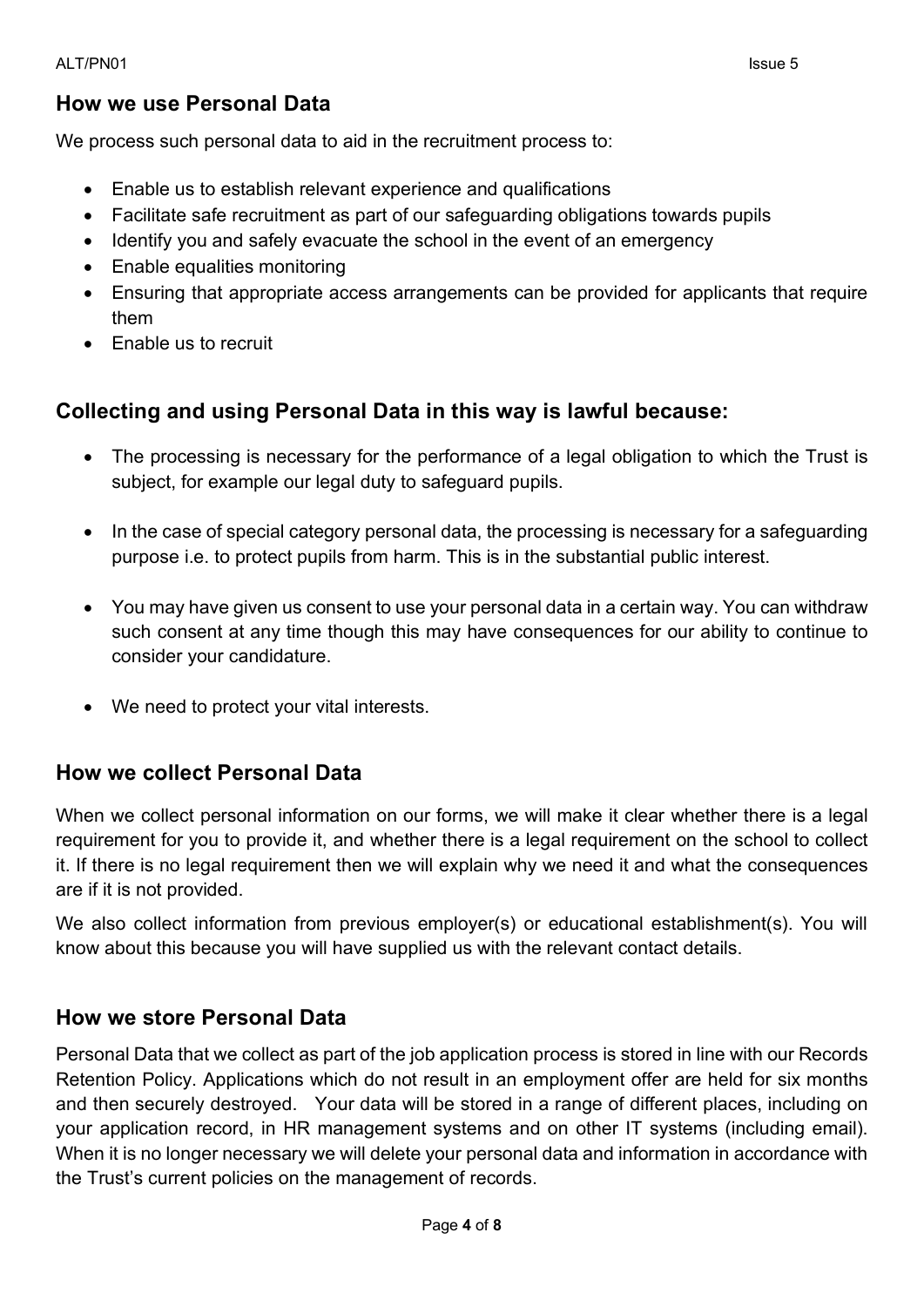## **Data Sharing**

We will not share information about you with third parties without your consent unless the law allows us to. We are required, by law, to pass on some of the personal data which we collect to:

- A Local Authority Designated Person/Safeguarding Leaders, when requested, for purposes of fulfilling their child safeguarding responsibilities
- Suppliers and service providers to enable them to provide the service we have contracted them for e.g. HR and recruitment support
- Professional advisers and consultants
- Employment and recruitment agencies including online
- Medical occupational health professionals

Your information may be shared internally for the purposes of the recruitment exercise. This includes members of the Trust's Leadership Team involved in the recruitment process, interviewers involved in the recruitment process, senior leaders of a school and members of the Trust Board or the Local Governing Body and IT staff if access to the data is necessary for the performance of their roles.

#### **Consequences of not providing personal data**

We only ask you to provide personal data that we need to enable us to make a decision about whether or not to offer you a role. If you do not provide particular information to us, then we will have to make a decision on whether or not to offer you a role without that information, which in some cases could result in us deciding not to recruit you. For example, if we ask you to provide an example of previous written work/ a certificate verifying a qualification and you do not, we will have to decide whether to recruit you without that information. If you do not provide us with names of referees or a reference when asked, we will not usually be able to offer you the role.

In addition, some of the personal data you provide to us is required by law. For example, if you do not provide us with the documentation we need to check your right to work in the UK, then we cannot by law employ you.

If you choose not to provide us with personal data requested, we will tell you about the implications of any such decision at the relevant time.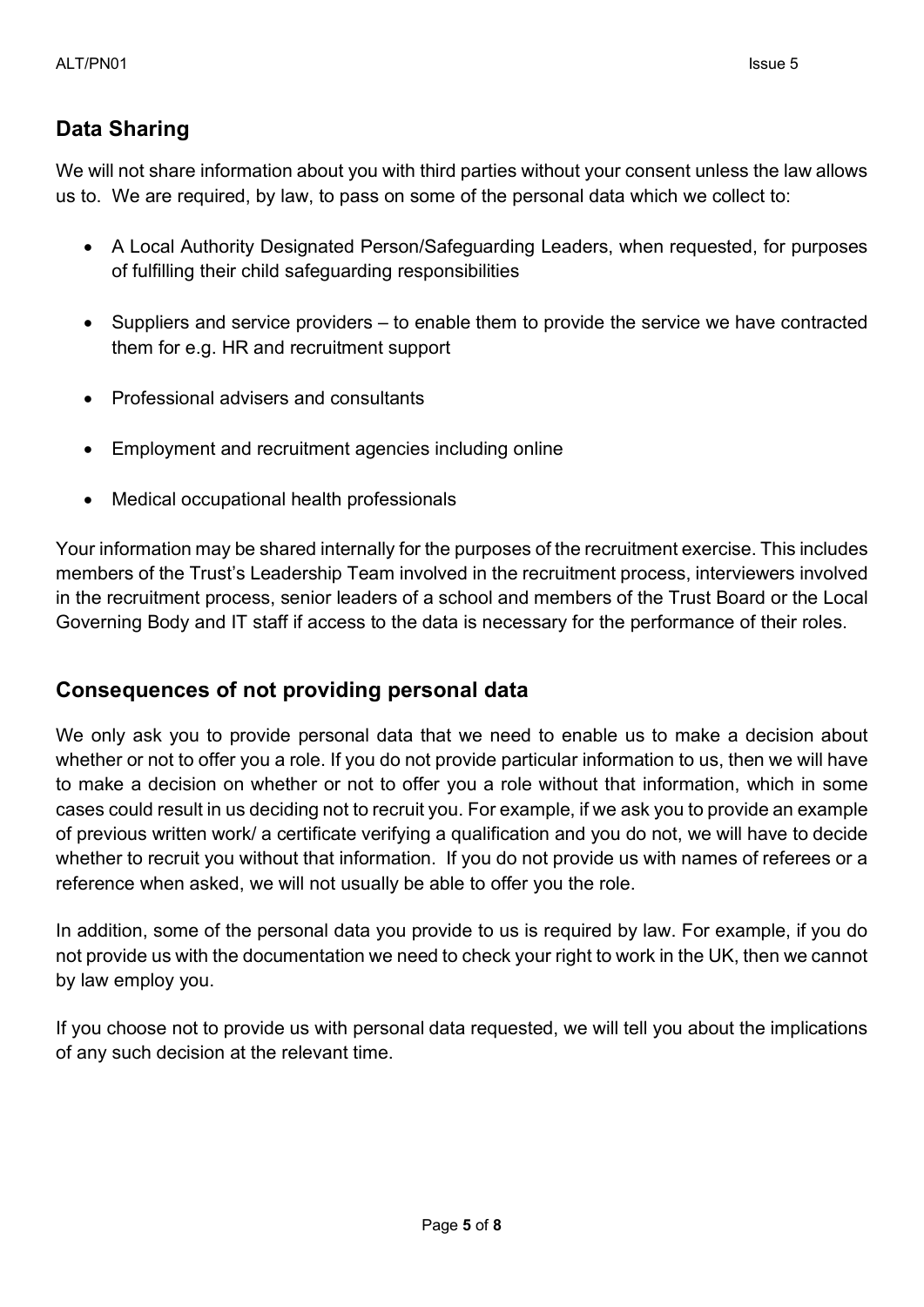#### **How long we keep your personal information**

We will keep your personal data throughout the recruitment process.

If your application is successful, when you start work for us you will be issued with a Workforce Privacy Notice which will include information about what personal data we keep from the recruitment process and how long we keep your personal data whilst you are working for us and after you have left.

If your application is unsuccessful, we will keep your personal data for up to 6 months from the date we notify you of our decision. (Note, we may keep your personal data for longer than 6 months if you have asked us to consider you for future vacancies – see 'Application held on file' below). There may, however, be circumstances in which it is appropriate for us to keep particular items of your personal data for longer. We will base these decisions on relevant circumstances, taking into account the following criteria:

- the amount, nature, and sensitivity of the personal data
- the risk of harm from unauthorised use or disclosure
- the purposes for which we process your personal data and how long we need the particular data to achieve these purposes
- how long the personal data is likely to remain accurate and up to date
- for how long the personal data might be relevant to possible future legal claims
- any applicable legal, accounting, reporting or regulatory requirements that specify how long certain records must be kept

#### **Application held on file**

If you are unsuccessful for the role for which you have applied, or you sent us a speculative application, then, if you have consented to us doing so, we will keep your personal data on file to identify if you might be suitable for any other vacancies that may arise in the next two complete academic years and may contact you if we believe this is the case. We will not keep your personal data for this purpose for longer than two complete academic years.

Full details are given in our Records Retention Policy which can be found on our website.

If during the period that we have your personal data on file, you wish to apply for any particular vacancy that we have open, please do contact us to make us aware of this – particularly if it is not a close match with your previous experience or is in a different area of our Trust from a vacancy you applied for previously, as we may not otherwise realise that the vacancy would be of interest to you.

When applying for a particular role, there is no obligation for you to consent to us keeping your personal data on file for consideration for other roles if you do not want to. Your application for the particular role you are putting yourself forward for will not be affected.

If you change your mind about us keeping your personal data on file, you have the right to withdraw your consent at any time – see 'Your Rights', below.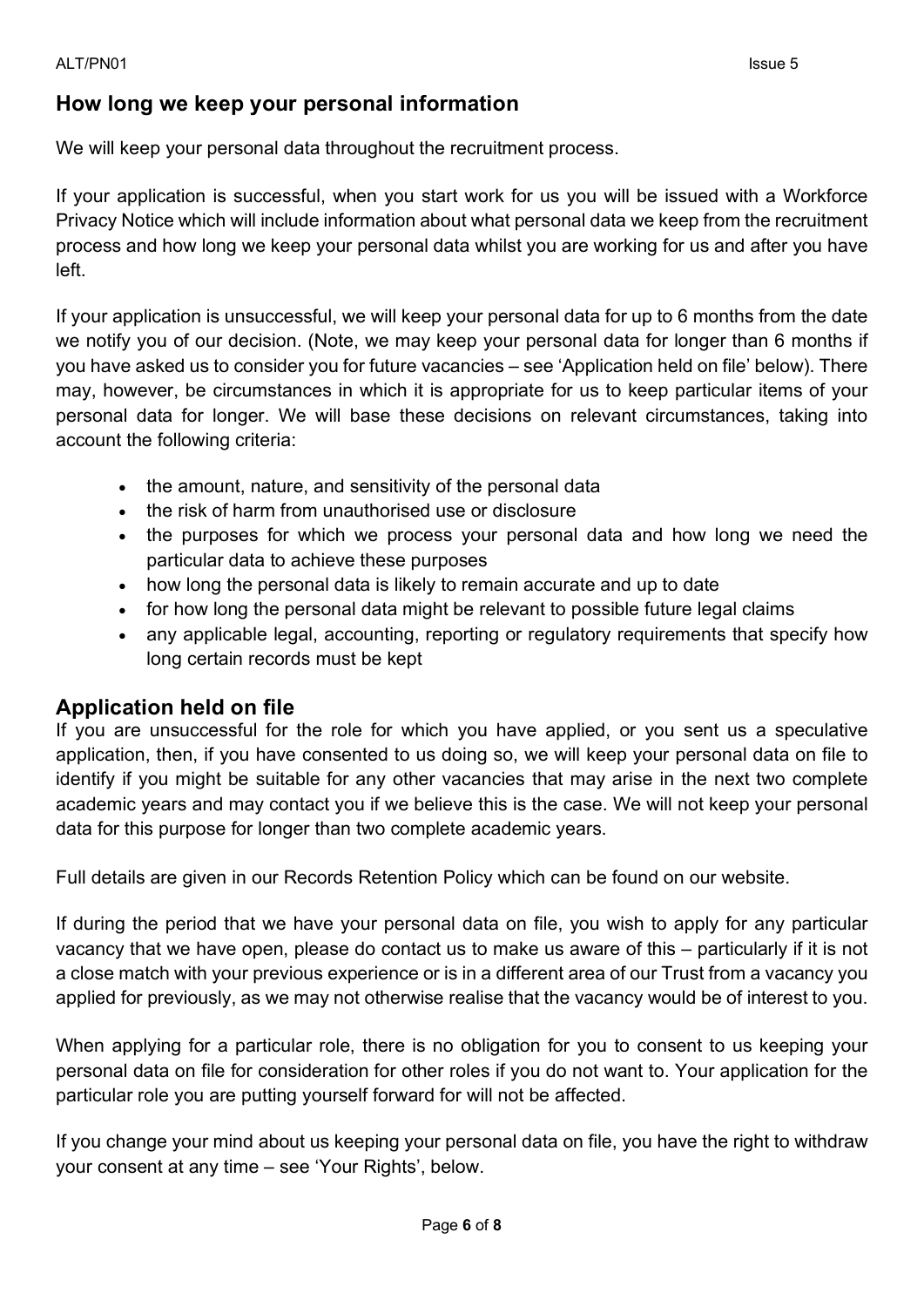#### **References**

If you give us details of referees, we require you to inform them what personal data of theirs you are giving to us. You must also give them our contact details and let them know that they should contact us if they have any queries about how we will use their personal data.

#### **Automated decision-making**

Recruitment processes are not based on automated decision-making.

#### **Transferring data internationally**

Where we transfer personal data to a country or territory outside the European Economic Area, we will do so in accordance with data protection law. We currently transfer personal data outside the EEA as we store personal data on cloud systems based in the EEA that have backup systems that may sometimes be located outside the EEA.

#### **Your rights – requesting access to your personal data**

Individuals have the right to request access to information about them that we hold. This is known as making a 'Subject Access Request' (SAR). If you make a subject access request, and if we hold information about you, we will:

- Give you a description of it
- Tell you why we are holding and processing it, and how long we will keep it for
- Explain where we got it from, if not from you
- Tell you who it has been, or will be, shared with
- Let you know whether any automated decision-making is being applied to the data, and any consequences of this
- Give you a copy of the information in an intelligible form within a month, unless an extension is necessary on the ground of the complexity of the request

You may also have the **right to request that we transfer your personal data** to another party, in respect of data that you have provided where our legal ground for using the data is that it is necessary for the performance of a contract or that you have consented to us using it (this is known as the right to "data portability").

If you would like to make a request, please contact your school's Data Protection Lead – usually the school's Business Manager or contact ALT's Data Protection Officer at dataprotection@activelearningtrust.org